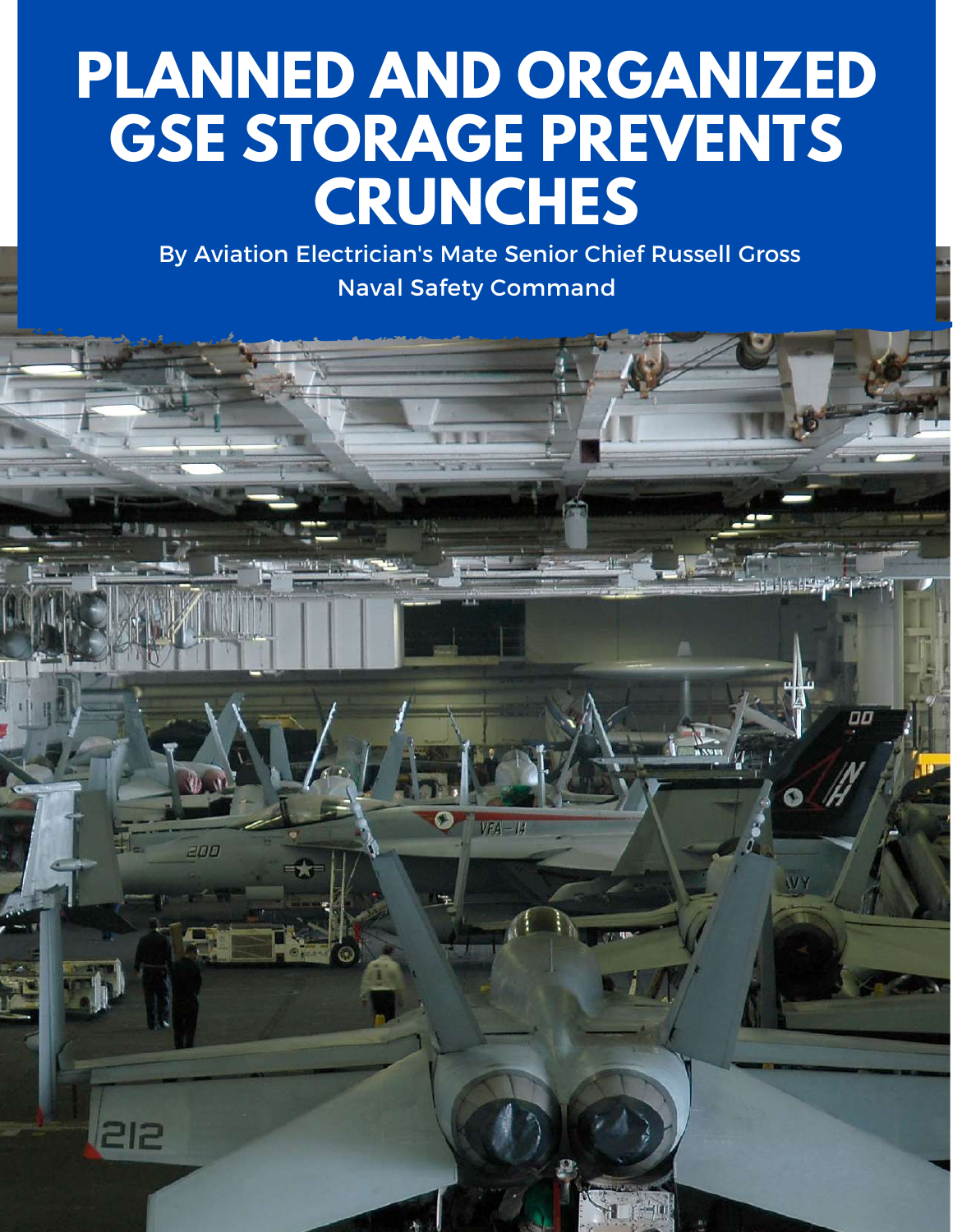## **Planned and Organized GSE Storage Prevents Crunches**



Planned and organized systems, program policies, and procedures are essential for any organization to ensure operations run as smoothly as possible. Whether it's something as simple as maintaining maintenance records, organizing an aircraft move, storing tools in a work center or using and maintaining ground support equipment, proper organization is essential for streamlining a task from start to finish. How many times have you gone to complete a task and realized that nothing that you need is where it is supposed to be? You have to look for the required materials because someone did not return them to the correct place, or even worse, the tools and materials you need don't have a designated place to be kept. Disorganization can lead to a lack of efficiency, property damage, and even injury.

Planning, organizing, and maintaining a proper storage area for Ground Support Equipment (GSE) helps ensure you can quickly and effectively use and maintain the GSE for pre-ops, aircraft maintenance, and aircraft staging. Space is at a premium on an aircraft carrier and the smallest mistake can lead to catastrophic results. Having GSE properly placed in a hangar, on a flight line, and on the flight deck helps ensure crews moving aircraft around will know where support equipment is located. It also helps them know the areas to avoid and to pay extra attention to when moving aircraft around the hangar, flight line, and flight deck. If organization on the flight deck is important, the hangar bay may be even more so. Whether for storing aircraft, or having the aircraft parked for planned maintenance, the hangar bay on an aircraft carrier is often packed from front to back and aircraft are stacked within inches of each other. In many cases, mishaps result from aircraft striking gear which is inappropriately stored near the aircraft or in the aircraft's travel path. Keeping the GSE in a designated place ensures that if something needs to be retrieved, it can be done so in a way to minimize contact with an aircraft, thereby reducing the chance of injury or damage.

Based on mishap and hazard reporting, damage often occurs when GSE is placed somewhere it should not be before or during operational checks such as flight control sweeps. When flight controls are moved, they come into contact with the piece of gear causing damage to the flight control surface and often the support equipment itself. Most, if not all, general servicing and handling aircraft maintenance publications provide pictures or diagrams where ground support equipment should be placed around aircraft, as well as cautions and warnings to be aware of when performing maintenance tasks. Additionally, many type wings have established standard operating procedures addressing the safety diamond/zone around the aircraft and how support equipment should be handled and placed within that safety diamond/zone. Adhering to these procedures isn't just recommended, it is mandatory.